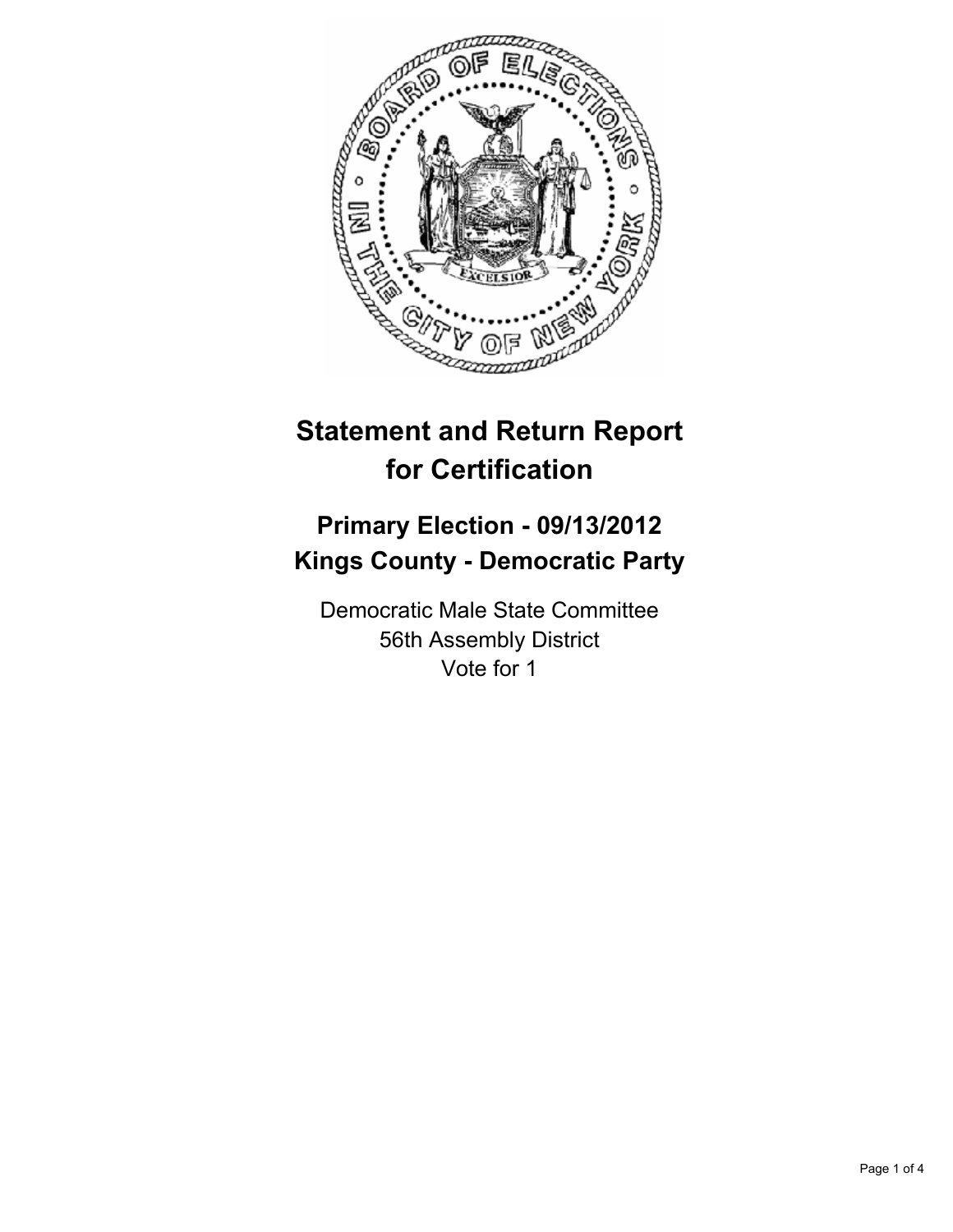

#### **Assembly District 56**

| PUBLIC COUNTER                                           | 4,745        |
|----------------------------------------------------------|--------------|
| <b>EMERGENCY</b>                                         | 25           |
| ABSENTEE/MILITARY                                        | 126          |
| <b>FEDERAL</b>                                           | 0            |
| <b>SPECIAL PRESIDENTIAL</b>                              | 0            |
| <b>AFFIDAVIT</b>                                         | 121          |
| <b>Total Ballots</b>                                     | 5,017        |
| Less - Inapplicable Federal/Special Presidential Ballots | 0            |
| <b>Total Applicable Ballots</b>                          | 5,017        |
| ROBERT E. CORNEGY                                        | 2,664        |
| ALBERT C. WILTSHIRE                                      | 2,169        |
| AL VANN (WRITE-IN)                                       | 1            |
| ANTHONY HERBERT (WRITE-IN)                               | 5            |
| <b>BARACK OBAMA (WRITE-IN)</b>                           | 1            |
| DARLENE MEALY (WRITE-IN)                                 | 10           |
| DAVID MILLER (WRITE-IN)                                  | 3            |
| ENDORAEOL BY (WRITE-IN)                                  | 1            |
| FARYCE MOORE (WRITE-IN)                                  | 2            |
| HAKEEM JEFFRIES (WRITE-IN)                               | 1            |
| HERBENTER MILLER (WRITE-IN)                              | 1            |
| <b>JESSICA WHITE (WRITE-IN)</b>                          | 1            |
| JOEL WEISS (WRITE-IN)                                    | 1            |
| JUNTEL SHEARD (WRITE-IN)                                 | 1            |
| MARIAM A SANAD (WRITE-IN)                                | 1            |
| MARTINE GUERRIER (WRITE-IN)                              | 3            |
| MARYANN A SAMAD (WRITE-IN)                               | 1            |
| MICHAEL DAYS (WRITE-IN)                                  | 1            |
| NYDIA VELASQUEZ (WRITE-IN)                               | 1            |
| <b>OLANIKE ALABI (WRITE-IN)</b>                          | 1            |
| RENEE COLLYMORE (WRITE-IN)                               | 1            |
| ROBERT PROVIDENCE (WRITE-IN)                             | 1            |
| SYLVIA KINARD (WRITE-IN)                                 | 1            |
| THOMAS BOYLAND JR (WRITE-IN)                             | 1            |
| UNATTRIBUTABLE WRITE-IN (WRITE-IN)                       | 17           |
| VICTOR JORDAN (WRITE-IN)                                 | 1            |
| WALTER T. MADEN (WRITE-IN)                               | 1            |
| WESLEY B HOPE (WRITE-IN)                                 | $\mathbf{1}$ |
| <b>Total Votes</b>                                       | 4,893        |
| Unrecorded                                               | 124          |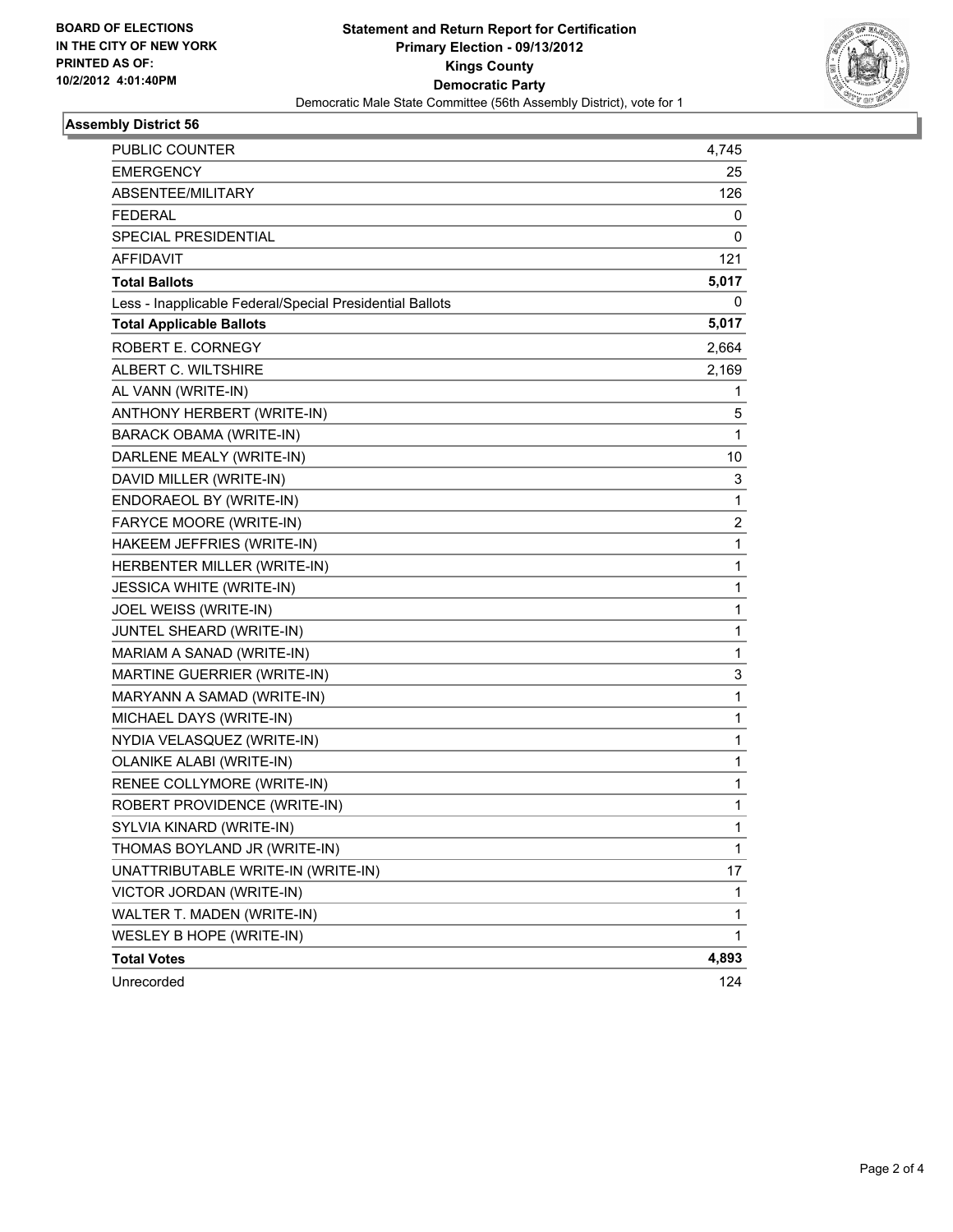

#### **Total for Democratic Male State Committee (56th Assembly District) - Kings County**

| PUBLIC COUNTER                                           | 4,745          |
|----------------------------------------------------------|----------------|
| <b>EMERGENCY</b>                                         | 25             |
| ABSENTEE/MILITARY                                        | 126            |
| <b>FEDERAL</b>                                           | 0              |
| SPECIAL PRESIDENTIAL                                     | 0              |
| <b>AFFIDAVIT</b>                                         | 121            |
| <b>Total Ballots</b>                                     | 5,017          |
| Less - Inapplicable Federal/Special Presidential Ballots | 0              |
| <b>Total Applicable Ballots</b>                          | 5,017          |
| ROBERT E. CORNEGY                                        | 2,664          |
| ALBERT C. WILTSHIRE                                      | 2,169          |
| AL VANN (WRITE-IN)                                       | 1              |
| ANTHONY HERBERT (WRITE-IN)                               | 5              |
| <b>BARACK OBAMA (WRITE-IN)</b>                           | 1              |
| DARLENE MEALY (WRITE-IN)                                 | 10             |
| DAVID MILLER (WRITE-IN)                                  | 3              |
| ENDORAEOL BY (WRITE-IN)                                  | 1              |
| FARYCE MOORE (WRITE-IN)                                  | $\overline{2}$ |
| HAKEEM JEFFRIES (WRITE-IN)                               | 1              |
| HERBENTER MILLER (WRITE-IN)                              | 1              |
| <b>JESSICA WHITE (WRITE-IN)</b>                          | $\mathbf 1$    |
| JOEL WEISS (WRITE-IN)                                    | 1              |
| JUNTEL SHEARD (WRITE-IN)                                 | 1              |
| MARIAM A SANAD (WRITE-IN)                                | 1              |
| MARTINE GUERRIER (WRITE-IN)                              | 3              |
| MARYANN A SAMAD (WRITE-IN)                               | 1              |
| MICHAEL DAYS (WRITE-IN)                                  | 1              |
| NYDIA VELASQUEZ (WRITE-IN)                               | 1              |
| OLANIKE ALABI (WRITE-IN)                                 | 1              |
| RENEE COLLYMORE (WRITE-IN)                               | $\mathbf{1}$   |
| ROBERT PROVIDENCE (WRITE-IN)                             | 1              |
| SYLVIA KINARD (WRITE-IN)                                 | 1              |
| THOMAS BOYLAND JR (WRITE-IN)                             | $\mathbf 1$    |
| UNATTRIBUTABLE WRITE-IN (WRITE-IN)                       | 17             |
| VICTOR JORDAN (WRITE-IN)                                 | 1              |
| WALTER T. MADEN (WRITE-IN)                               | 1              |
| WESLEY B HOPE (WRITE-IN)                                 | 1              |
| <b>Total Votes</b>                                       | 4,893          |
| Unrecorded                                               | 124            |